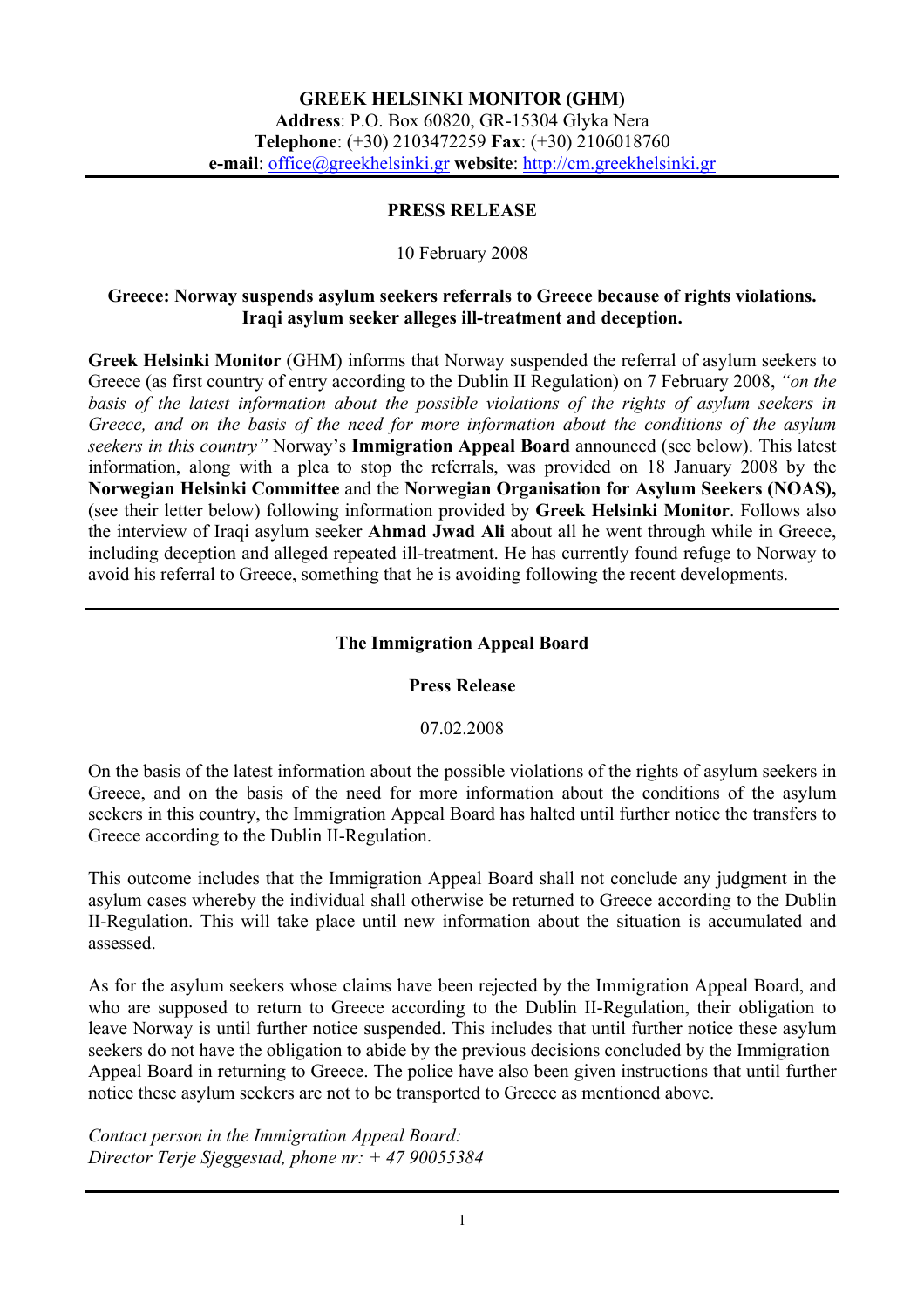

**DEN NORSKE** HELSINGFORSKOMITÉ



**The Norwegian Immigration Appeals Board**  Att: Director Terje Sjeggestad Postboks 8165 Dep. 0034 Oslo

Copy:

**The Ministry of Labour and Social Inclusion**  Att: Minister Bjarne Håkon Hanssen

**The Directorate of Immigration**  Att director Ida Børresen

#### **The Ministry of Foreign Affairs**  Att: Foreign Minister Jonas Gahr Støre

Oslo, 25th of January 2008

# **Stop the transfer of asylum seekers to Greece by the Dublin II- Regulation**

The **Norwegian Helsinki Committee** and the **Norwegian Organisation for Asylum Seekers** (NOAS) are calling for a halt in the transfer of asylum seekers to Greece according to the terms in the Dublin II Regulation. In our opinion, these transfers are not unjustifiable as long as Greece does not fulfil its obligations mentioned in the Refugee Convention and as long as the judicial and humanitarian conditions for asylum seekers in Greece remain reproachable. We fear that Norway may indirectly violate the principle of *non-refoulement* by abiding to the Dublin II Regulation in terms of Greece.

Here follows a brief account of why we mean that it is imperative that Norwegian immigration authorities process applications for asylum (according to art. 3(2) of the Dublin II Regulation) rather than transfer them back to Greece.

## **Risk of "refoulement"**

The **UN High Commissioner of Refugees (UNHCR)** and a number of Greek human rights organizations<sup>1</sup> express grave concern of the practice of the Greek authorities of returning Iraqi refugees to Turkey. According to the High Commissioner, Turkey frequently deports the refugees back to Iraq, where they risk persecution.

A note from the High Commissioner issued the summer of 2007 urges the member states to *"…consider factors (…) that could result in indirect refoulement".* This is based on the fact that

 $\overline{\phantom{a}}$ <sup>1</sup> **Greek Helsinki Monitor**, **Greek Council for Refugees**, **Amnesty International** and **13 other NGO's**, Press Statement 1st of August 2007 http://cm.greekhelsinki.gr/index.php?sec=194&cid=3167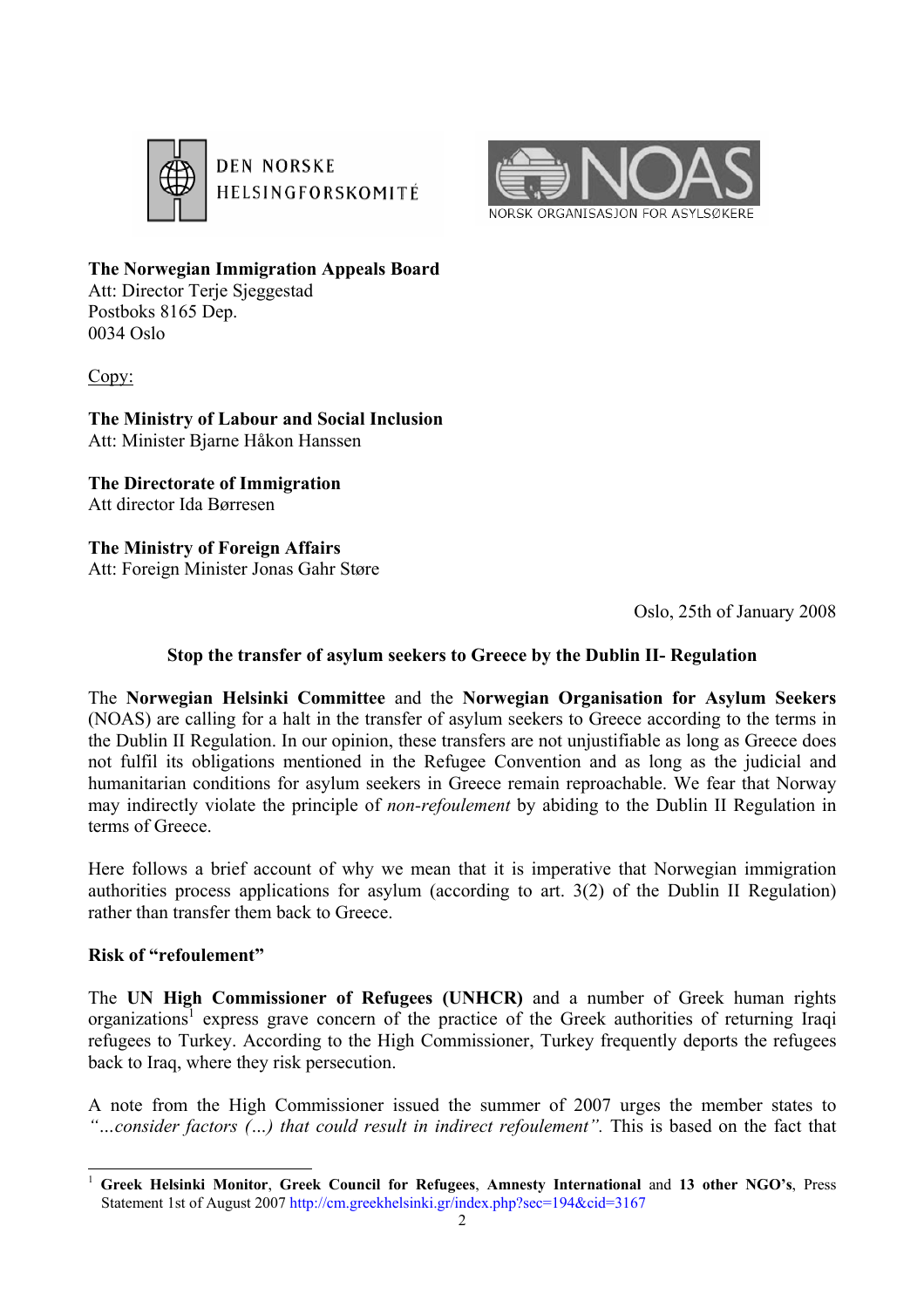Greek immigration authorities have a continued practice of partially interrupting the process of a claim (interrupted claims) in the event the claimant travels outside Greece, in spite of the fact that the state accepts receiving again former asylum seekers. This implies that asylum seekers who are later transferred back to Greece risk not receiving a proper processing of their case.<sup>2</sup>

Greece has the lowest percentage of granted asylum claims in Europe with practically very few admissions each year. In addition, Greece issues a very limited number of residence permits based on humanitarian grounds. According to Greek Helsinki Monitor, only 0.5 % of the rejected asylum claimants were granted residence permits on humanitarian grounds. This implies that Greece rejects many asylum claims that otherwise would have been granted refugee or protection status based on humanitarian grounds in Norway.

## **Access to legal procedure**

It is not only asylum seekers with "interrupted claims" that have problems with providing access to an asylum procedure. Greece is also criticized for not providing this access to persons who are arrested for crossing the borders illegally. The **Danish Refugee Help Organisation** reports on its website that Greece in 2006 arrested a total number of 8,157 Iraqis as illegal immigrants. Only 1,415 got the chance to apply at all – but none of these were granted asylum.

The German organization **Pro Asyl** published in October 2007 a report in cooperation with Greek organizations that documents how Greece systematically violates human rights by refusing refugees at the border, by arresting and mistreating many of them, and in addition returning them by force to Turkey wherefrom they risk being deported to their home country where they can be prosecuted. In the report *"The truth may be bitter, but it must be told"* the following can be read:

*"The police arrest all new arrivals, including asylum seekers and particularly vulnerable individuals such as victims of torture and human trafficking, disabled persons, pregnant women, minors and refugees from countries such as Iraq, Afghanistan and Somalia. They are all issued with automatic deportation orders – without a hearing, without any examination of their entitlement to protection. This practice effectively constitutes a denial of access to the asylum determination procedure".* 

Because of this information, the organizations demand, among others, that other Dublin-countries stop the transfer of asylum seekers to Greece in accordance with the principles of the Dublin II Regulation. $3$ 

## **The Greek practice in receiving refugees and asylum seekers**

Greece has, in general, an underdeveloped asylum system. Even though asylum seekers have several rights according to Greek law, these do not have much relevance in practice – because asylum seekers are not informed about their rights and because the authorities in reality do not respect or practice these rights. As a consequence of the practice of not granting the asylum seekers an interpreter, they can be fooled into withdrawing their applications or lose the right to make a complaint.

The social conditions for asylum seekers whose claims are being studied are also unacceptable. In spite the fact that Greece has several thousands asylum seekers, the camps are only dimensioned for

 $\overline{a}$ <sup>2</sup> http://www.unhcr.org/cgi-bin/texis/vtx/refworld/rwmain/opendocpdf.pdf?docid=46b889b32 See also 02/2006: "UNHCR position on important aspects of refugee protection in Greece" http://www.unhcr.org/cgi-<br>bin/texis/vtx/refworld/rwmain/opendocpdf.pdf?docid=46d530bf2

 $3$  http://www.proasyl.de/fileadmin/proasyl/fm\_redakteure/Englisch/Griechenlandbericht\_Engl.pdf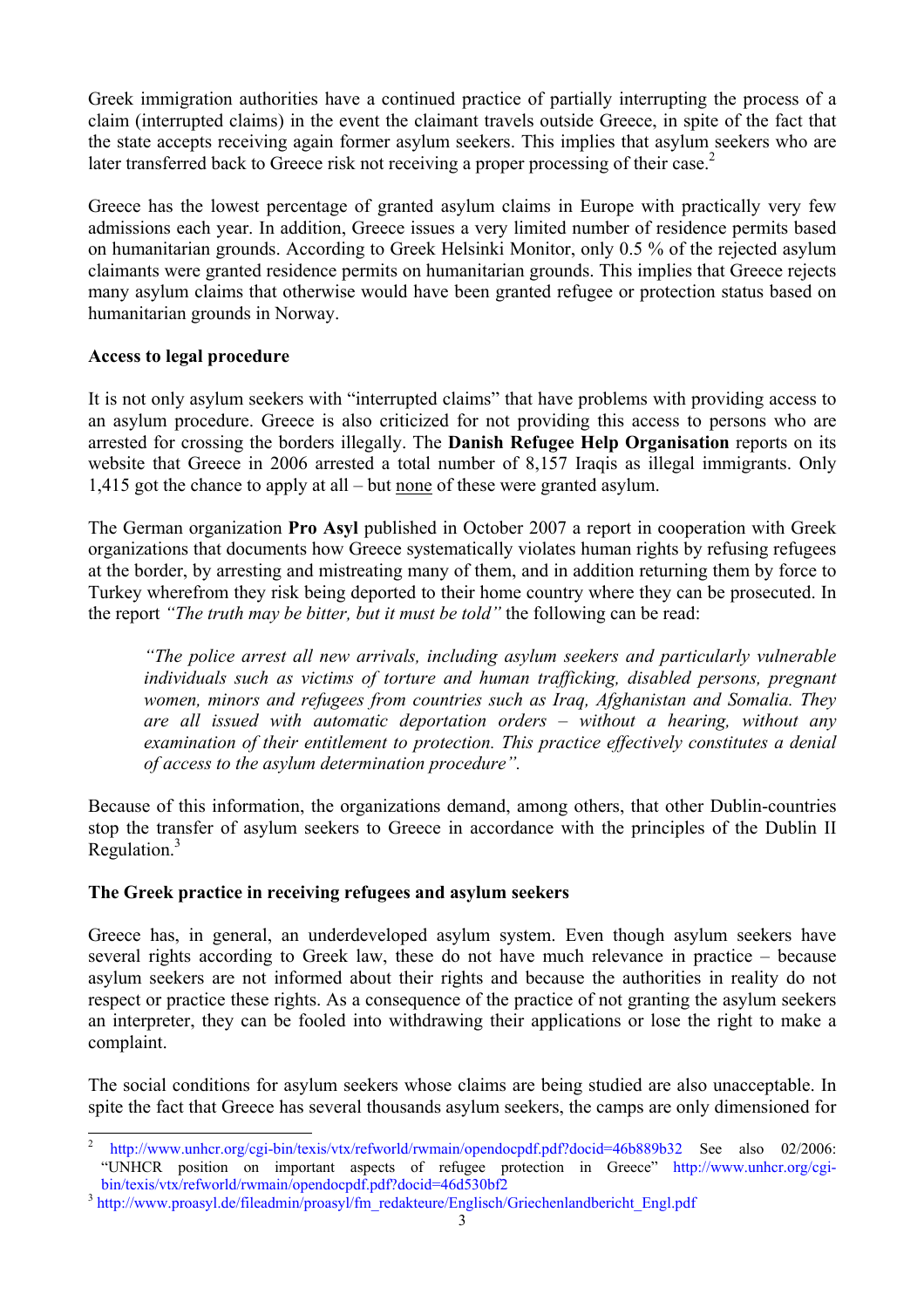740 people. The majority of the asylum seekers are not offered any accommodation, health care or any other social services. The situation is especially intolerable for families with children.

The situation doesn't get better when many asylum seekers are held in arrest for a long time, and some of them are victims of violence from Greek police officers. Video footage that shows how the Greek police mistreat asylum seekers and immigrants have been broadcasted on different TV channels, among them Greek and Swedish channels,<sup>4</sup> and on the website **YouTube**<sup>5</sup>.

Greek Helsinki Monitor informs in an e-mail to the Helsinki Committee and NOAS on the 18<sup>th</sup> of January 2008 about a case where an Iranian asylum seeker became a victim of violence from the Greek police:

*"An eighteen-year-old Iranian applied for asylum and was called for an interview. A policeman didn't like his attitude and reprimanded him. Later, when all the other asylum seekers had left, the policeman called the Iranian in the interview zone. There he was beaten by three policemen and he was thrown out without papers..."* 

## **The Norwegian practice of transferring asylum seekers to Greece**

The Norwegian Helsinki Committee and NOAS are aware of a decision taken by the **Immigration Appeal Board in Norway** (IAB) in a case that was handled in accordance with the Dublin II Regulation, dated the  $17<sup>th</sup>$  of December 2007. The case concerns an asylum seeker from Azerbaijan, who according to the Dublin II Regulation could be returned to Greece. IAB based its final outcome in the case on the supposition that Greece treats asylum applications *"in a trustworthy manner"*. IAB is aware of the critique addressed to the Greek asylum practices. However in its decision, it refers to the **Norwegian Embassy in Athens** that has reported that measures have been taken to improve the situation, and it concludes: *"according to the understanding of IAB, there are no reasons to believe that the Greek authorities are not treating the claims of the asylum seekers that have returned to Greece according to the principles of the Dublin II Regulation on the basis of illegal entry across the border in an untrustworthy manner".*

We would like to express our criticism of the choice taken by the Immigration Appeal Board not to recognize the present conditions in Greece, as they are described by the UNHCR and other human rights organizations, but instead to refer to the Greek authorities as having *"initiated the improvement of the situation for the asylum seekers"*.

## **Conclusion**

ا<br>4

The Dublin II Regulation presupposes a mutual obligation to respect the Refugee Convention and other relevant human right conventions. We appeal to the Norwegian authorities to stop transferring refugees to a country such as Greece, which obviously is not fulfilling its obligations. Norway has an independent responsibility to ensure that a person with need of protection is not being directly or indirectly sent to a place where his life or safety will be in danger. Furthermore, taking into consideration both legal safety and humanitarian concerns, our view is that Norway must choose to consider all asylum applications in Norway that Greece is otherwise responsible for according to the principles of the Dublin II Regulation.

http://tv4nyheterna.se/1.217749/nyheter/2007/11/27/avvisningar\_till\_grekland\_bor\_stoppas;jsessionid=abcxZJeoLuY NhbYYfidAr 5 http://www.youtube.com/watch?v=Qntd8TlDgd8 and http://www.youtube.com/watch?v=xJ8LurBh8-o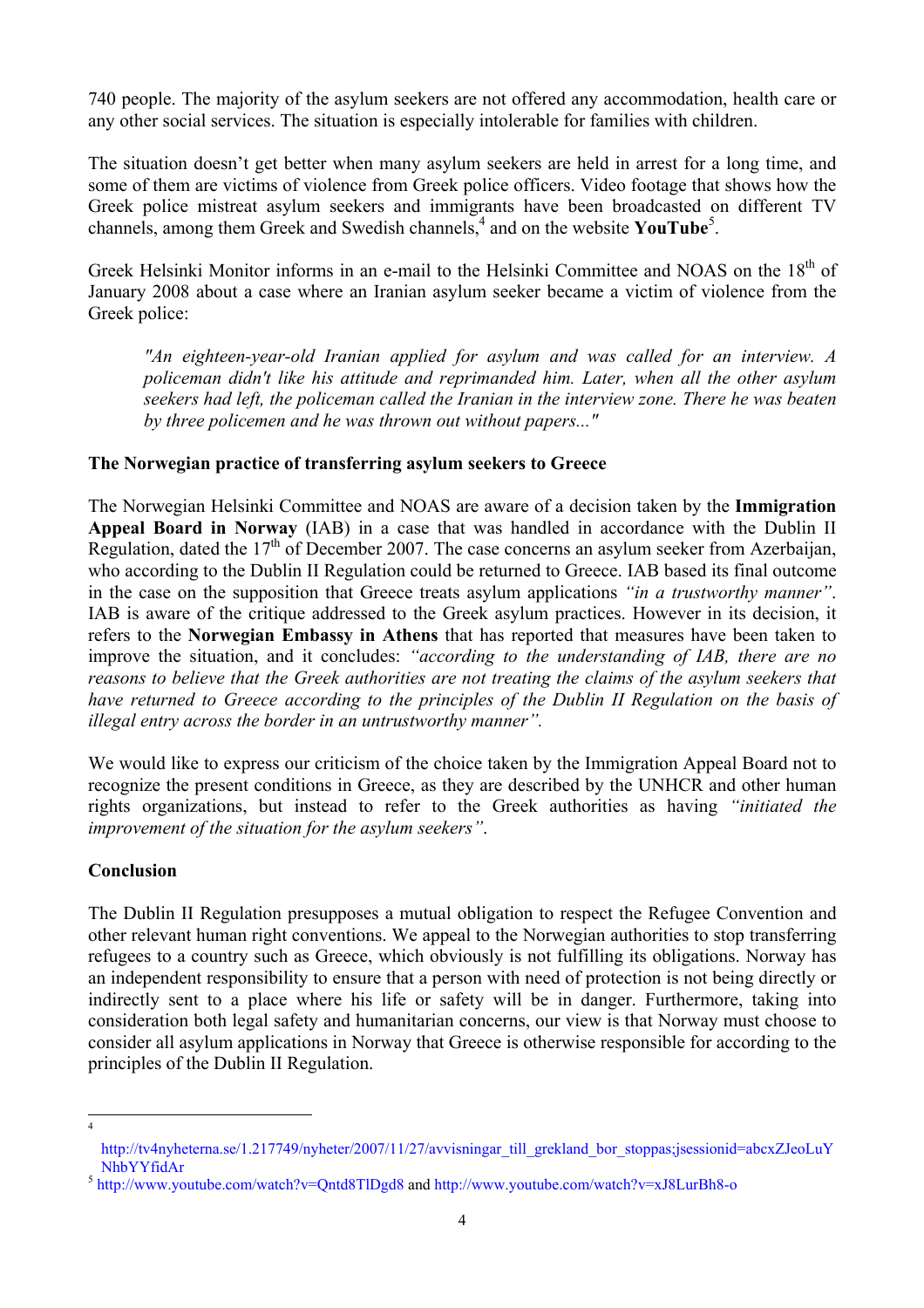#### With kind regards,

#### (signed)

## **B**jorn Engesland **Secretary General of the Norwegian Helsinki Committee**

(signed)

**Morten Tjessem Secretary General of Norwegian Organisation for Asylum Seekers**  (translated in English by NOAS from the Norwegian original at http://www.nhc.no/php/files/documents/Tema/Flyktning- %20og%20asylpolitikk/brevHellasAsylsoker2-080125.pdf)

#### **My experiences in Greece**

(Interview with NOAS)

I am a young man from Baghdad in Iraq. In Iraq, I have worked with the American forces and as a bodyguard for the Ministry of Culture. It is because of this that I was threatened by armed groups that belong to the Muslim army. Therefore, I was forced to seek refuge from Iraq.

I left Iraq first to Syria and from there to Turkey where I stayed for three months. With the help of some smugglers I went to Greece by sea. We were 45 people in total from different nationalities on a boat. The Turkish police shot in the air to intimidate us. They threw some sort of a lasso rope after us, to catch us or frighten us. At the same time they were causing waves with their boats, until we reached the Greek side of the borders. There, we experienced the same as we did with the Turks. The Greeks were causing waves, and they shot at the boat until we jumped in the sea.

There was an island directly in the vicinity, Chios. We swam to the island where we were caught by the Greek army. After that, the military delivered us to the Greek police. They arrested us in a small room, and they took our fingerprints. I refused to do it because I wanted to travel further in Europe. They threatened me and beat me up brutally. They used an electric stick of which I still have bruises on my nose visible because of the treatment I received there.

Afterwards, they sent us to a prison on the island, Chios. The prison lies on a hill and the length of the building there was around 30 to 40 meters. There were more than 250 persons in the prison from different nationalities. There were two policemen/prison guards, Smadi and George, which had the responsibility over the prison.

After a short while a lawyer on behalf of the Greek police came in and interviewed us. Her name was Natasha *[GHM note: Natasha is not a police lawyer, but a NGO lawyer helping asylum seekers in Chios]*. She said that our fingerprints would not be registered in the Migration unit but in the register of the border police. She said that this was done just for security reasons and not for the purposes of asylum. Accordingly, these prints would not have any effect in case we wanted to travel further in Europe.

I didn't declare my real name or my country of origin because I was afraid that I would be sent back. That is why I am now in this country. After a month in prison, I was released, and I travelled further to Athens. Because I didn't have proper clothing and I looked like a foreigner, I was again caught by the Greek police. They hit me, took all my money that I had and left me in the street by myself. I had no place to go to, didn't know anyone there and couldn't speak the language. As a